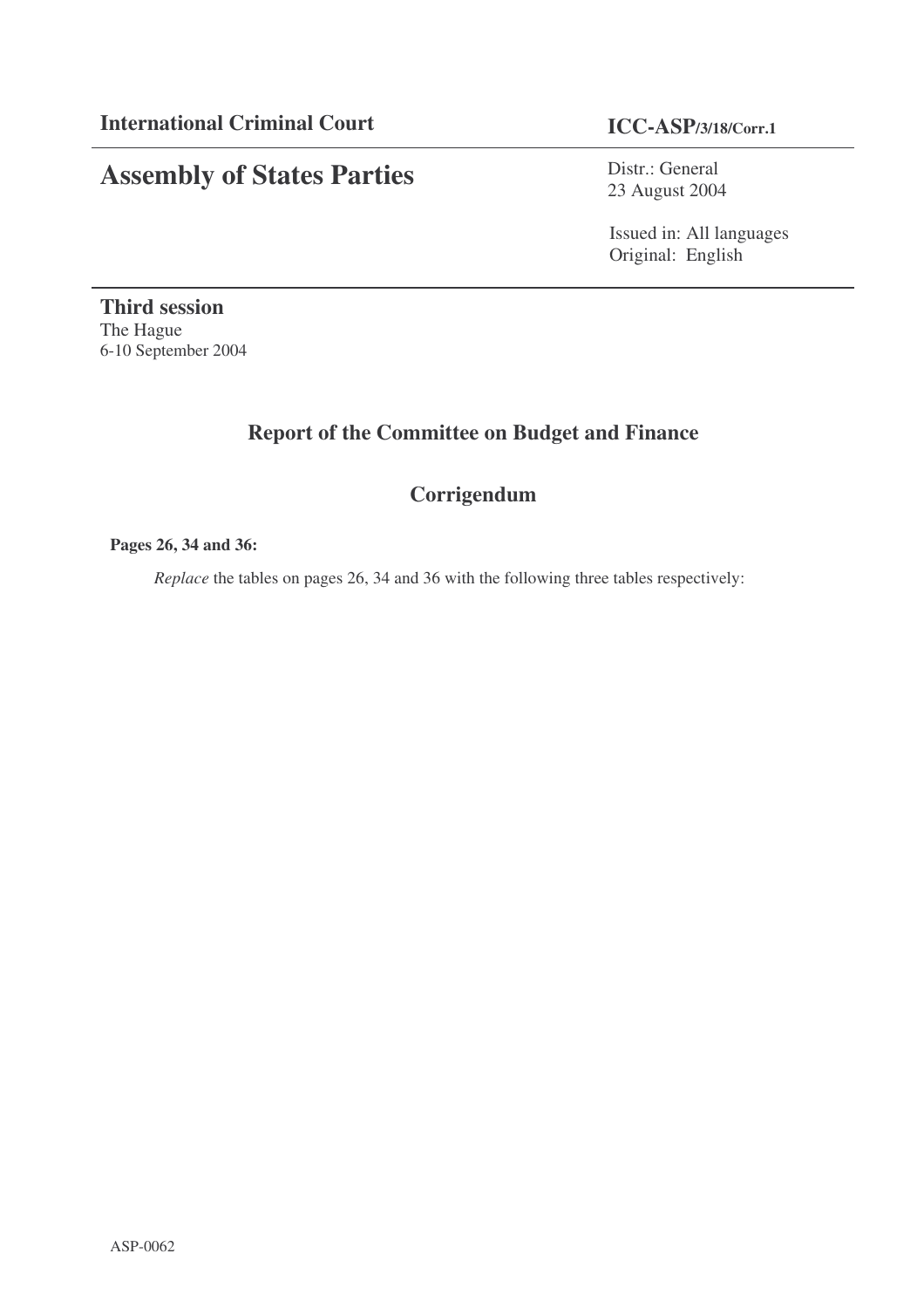ICC-ASP/3/18/Corr.1 Page 2

[Intentionally left blank]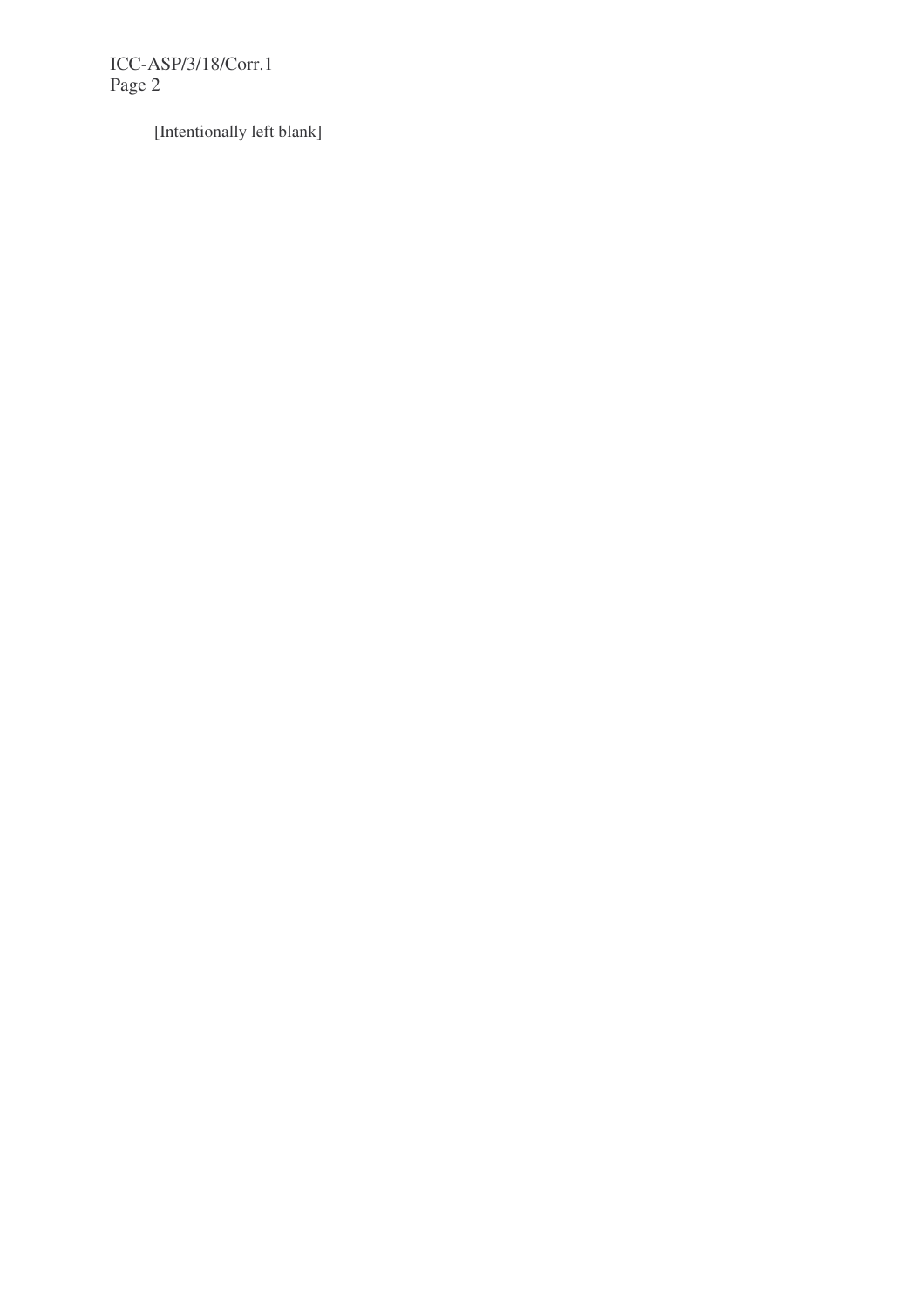## **Comparison of proposed budget and the recommendations of the Committee on Budget and Finance**

#### **TOTAL - ALL MAJOR PROGRAMMES**

|                                   | Proposed budget 2005<br>Post table 2005 |             |       | Proposed budget 2005<br><i>(thousands of euros)</i> |             |        |                 | CBF         |       | CBF - Proposed budget 2005  |             |        |
|-----------------------------------|-----------------------------------------|-------------|-------|-----------------------------------------------------|-------------|--------|-----------------|-------------|-------|-----------------------------|-------------|--------|
| <i>Item</i>                       |                                         |             |       |                                                     |             |        | Post table 2005 |             |       | <i>(thousands of euros)</i> |             |        |
|                                   |                                         |             |       |                                                     |             |        |                 |             |       |                             |             |        |
|                                   | Core                                    | Conditional | Total | Core                                                | Conditional | Total  | Core            | Conditional | Total | Core                        | Conditional | Total  |
| Judges                            | 18                                      |             | 18    | 4,011                                               |             | 4,011  | 18              |             | 18    | 4,011                       |             | 4,011  |
| Professional staff                | 222                                     | 58          | 280   | 20,954                                              | 3,180       | 24,134 | 220             | 23          | 243   | 20,828                      | 1,072       | 21,900 |
| General Service staff             | 202                                     | 44          | 246   | 9,952                                               | 1,375       | 11,327 | 196             | 27          | 223   | 9,717                       | 836         | 10,553 |
| Subtotal staff                    | 424                                     | 102         | 526   | 30,906                                              | 4,554       | 35,461 | 416             | 50          | 466   | 30,545                      | 1,908       | 32,453 |
| General temporary assistance      |                                         |             |       | 1,137                                               | 1,708       | 2,845  |                 |             |       | 1,009                       | 1,708       | 2,717  |
| Temporary assistance for meetings |                                         |             |       | 370                                                 |             | 370    |                 |             |       | 370                         |             | 370    |
| Overtime                          |                                         |             |       | 269                                                 | 83          | 352    |                 |             |       | 269                         | 83          | 352    |
| Consultants                       |                                         |             |       | 605                                                 |             | 605    |                 |             |       | 537                         |             | 537    |
| Subtotal other staff              |                                         |             |       | 2,381                                               | 1,791       | 4,172  |                 |             |       | 2,185                       | 1,791       | 3,976  |
| Travel                            |                                         |             |       | 1,298                                               | 1,326       | 2,624  |                 |             |       | 1,201                       | 1,024       | 2,225  |
| Hospitality                       |                                         |             |       | 41                                                  |             | 41     |                 |             |       | 41                          |             | 41     |
| Contractual services              |                                         |             |       | 7,703                                               | 3,652       | 11,355 |                 |             |       | 7,871                       | 3,498       | 11,369 |
| General operating expenses        |                                         |             |       | 4,406                                               | 1,810       | 6,216  |                 |             |       | 4,406                       | 1,548       | 5,954  |
| Supplies and materials            |                                         |             |       | 802                                                 | 73          | 875    |                 |             |       | 848                         | 33          | 881    |
| Furniture and equipment           |                                         |             |       | 3,771                                               | 1,038       | 4,809  |                 |             |       | 3,771                       | 275         | 4,046  |
| Subtotal non-staff                |                                         |             |       | 18,021                                              | 7,899       | 25,920 |                 |             |       | 18,138                      | 6,378       | 24,516 |
| <b>Total All Major Programmes</b> |                                         |             |       | 55,319                                              | 14,244      | 69,563 |                 |             |       | 54,879                      | 10,077      | 64,956 |

 $\Box$  *Changes are indicated in grey*  $\Box$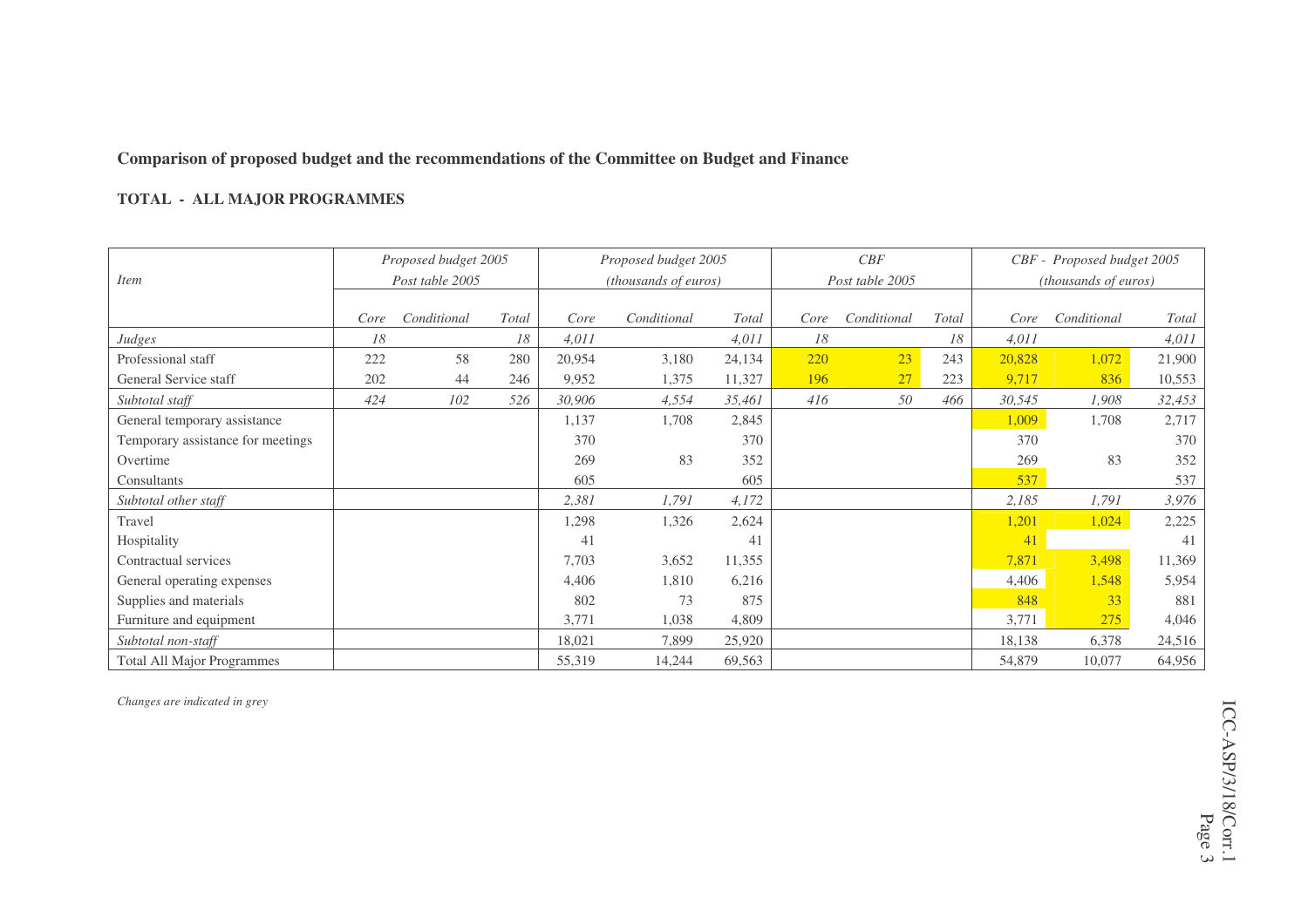## **Comparison of proposed budget and the recommendations of the Committee on Budget and Finance**

#### **3.Total Major Programme III - Registry**

| <b>Item</b>                       | Proposed budget 2005 |             |       | Proposed budget 2005        |             |        |                 | CBF         |       | CBF - Proposed budget 2005    |                |        |
|-----------------------------------|----------------------|-------------|-------|-----------------------------|-------------|--------|-----------------|-------------|-------|-------------------------------|----------------|--------|
|                                   | Post table 2005      |             |       | <i>(thousands of euros)</i> |             |        | Post table 2005 |             |       | ( <i>thousands of euros</i> ) |                |        |
|                                   |                      |             |       |                             |             |        |                 |             |       |                               |                |        |
|                                   | Core                 | Conditional | Total | Core                        | Conditional | Total  | Core            | Conditional | Total | Core                          | Conditional    | Total  |
| Professional staff                | 102                  | 26          | 128   | 9,757                       | 1,219       | 10,976 | 101             | 22          | 123   | 9,700                         | 990            | 10,690 |
| General Service staff             | 149                  | 30          | 179   | 7,276                       | 836         | 8,112  | 143             | 19          | 162   | 7,041                         | 529            | 7,570  |
| Subtotal staff                    | 251                  | 56          | 307   | 17,033                      | 2,055       | 19,088 | 244             | 41          | 285   | 16,741                        | 1,519          | 18,260 |
| General temporary assistance      |                      |             |       | 517                         | 80          | 597    |                 |             |       | 389                           | 80             | 469    |
| Temporary assistance for meetings |                      |             |       | 300                         |             | 300    |                 |             |       | 300                           |                | 300    |
| Overtime                          |                      |             |       | 244                         | 68          | 312    |                 |             |       | 244                           | 68             | 312    |
| Consultants                       |                      |             |       | 277                         |             | 277    |                 |             |       | 209                           |                | 209    |
| Subtotal other staff              |                      |             |       | 1,338                       | 148         | 1,486  |                 |             |       | 1,142                         | 148            | 1,290  |
| Travel                            |                      |             |       | 269                         | 369         | 638    |                 |             |       | 203                           | 277            | 480    |
| Hospitality                       |                      |             |       | 10                          |             | 10     |                 |             |       | 10                            |                | 10     |
| Contractual services              |                      |             |       | 4,338                       | 3,128       | 7,466  |                 |             |       | 4,506                         | 2,974          | 7,480  |
| General operating expenses        |                      |             |       | 4,272                       | 1,810       | 6,082  |                 |             |       | 4,272                         | 1,548          | 5,820  |
| Supplies and materials            |                      |             |       | 729                         | 48          | 777    |                 |             |       | 775                           | 8              | 783    |
| Furniture and equipment           |                      |             |       | 2,377                       | 763         | 3,140  |                 |             |       | 2,377                         | $\overline{0}$ | 2,377  |
| Subtotal non-staff                |                      |             |       | 11,995                      | 6,118       | 18,113 |                 |             |       | 12,143                        | 4,807          | 16,950 |
| Total Major Programme III         | 251                  | 56          | 307   | 30,366                      | 8,321       | 38,687 | 244             | 41          | 285   | 30,026                        | 6,474          | 36,500 |

*Changes are indicated in grey*